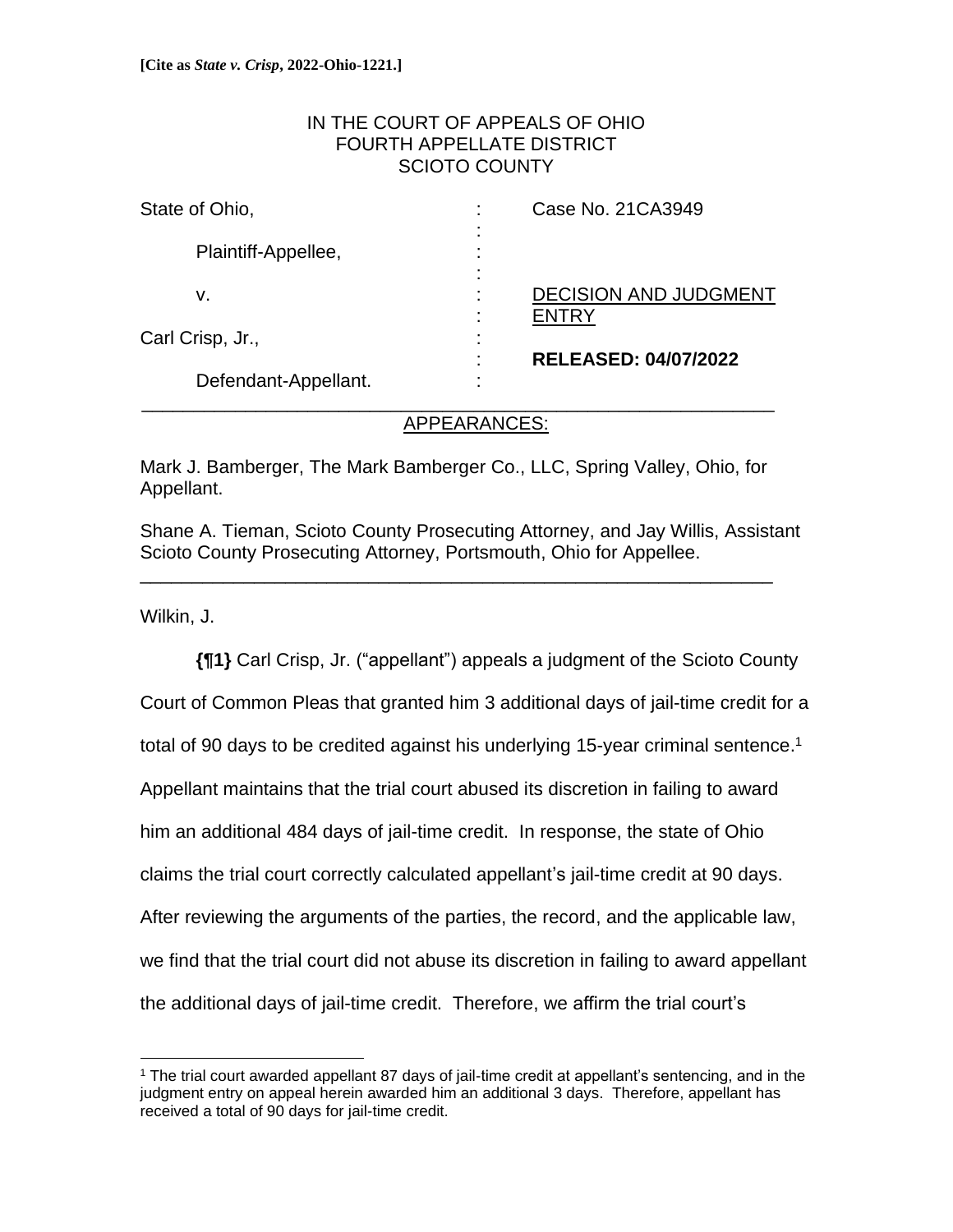judgment entry.

### BACKGROUND

**{¶2}** On August 2, 2006, a grand jury indicted appellant on six criminal counts in Scioto County that included possession of drugs, trafficking in drugs, and possession of criminal tools, as well as firearm specifications. On that same date, the prosecuting attorney filed a "request for issuance of warrant upon indictment," to be executed by an officer upon appellant, who was in federal prison at the time.

**{¶3}** On November 13, 2007, the Sheriff's Office executed the warrant on appellant. On November 14, 2007, the court issued an entry ordering appellant to be held in the Scioto County Jail until his criminal charges were resolved, and also set bond. Appellant initially pleaded not guilty. However at a February 6, 2008 hearing, the parties informed the court that they had reached a plea agreement where appellant pleaded guilty to (1) trafficking in drugs within vicinity of juvenile/firearm specification in violation of R.C. 2925.03(A)(1)and (C)(4)(D), a felony of the second degree; (2) trafficking in marijuana/firearm specification in violation of R.C. 2925.03(A)(1) &  $(C)(3)(c)$ , a felony of the fourth degree; and (3) possession of criminal tools in violation of R.C. 2923.24(A), a felony of the fifth degree.

**{¶4}** On February 11, 2008, the court issued a sentencing entry that imposed an aggregate 15-year prison sentence on appellant to run "concurrent" to his federal prison sentence, credited him with the 87 days that he was held in the Scioto County Jail, and ordered him to be conveyed into the custody of the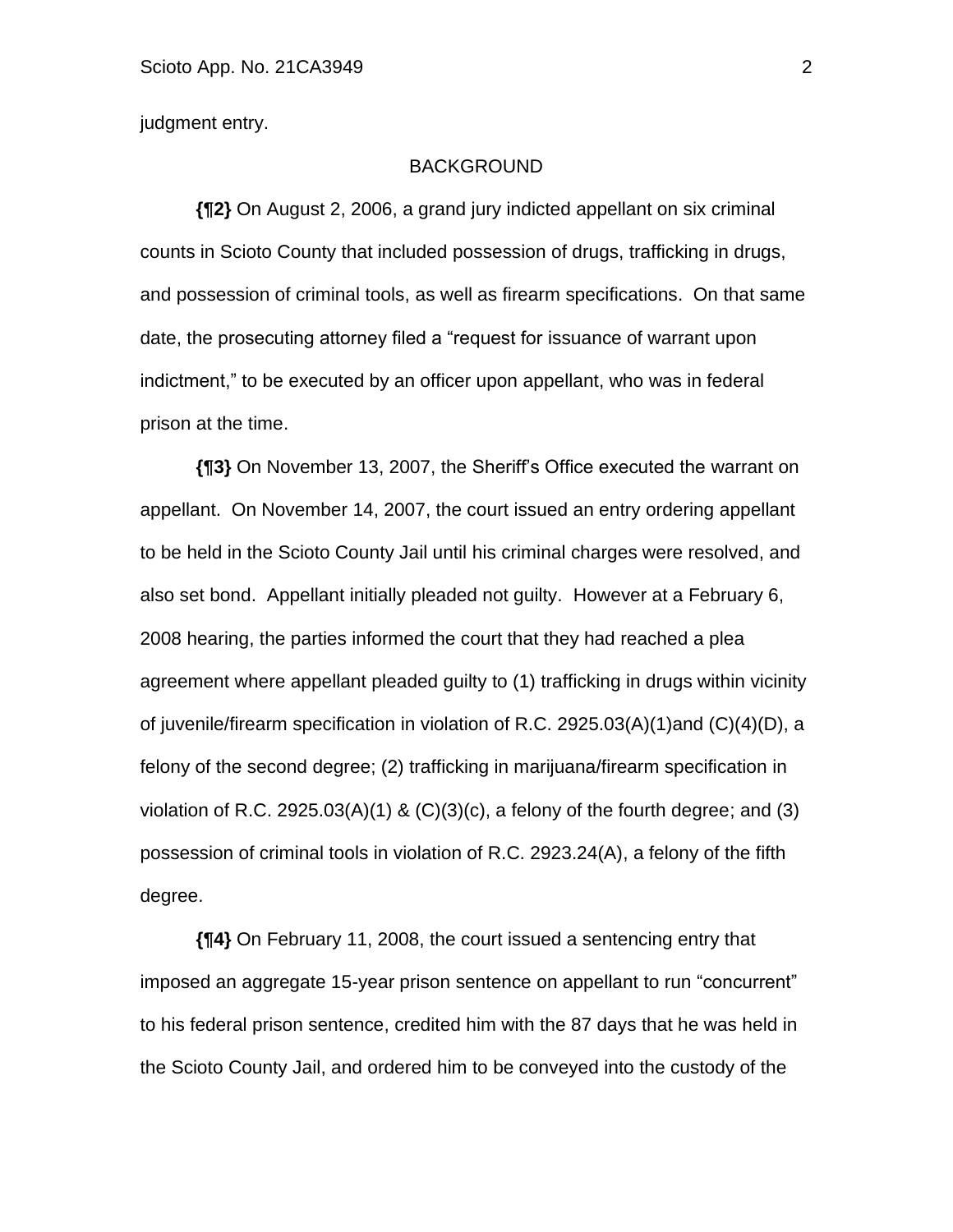Ohio Department of Rehabilitation and Correction to begin serving his sentence. Appellant did not file a direct appeal.

**{¶5}** On September 8, 2020, almost 12 years after his plea, appellant moved for judicial release due to his poor health. His motion also alleged that during his sentencing the trial court abused its discretion by failing to award him an additional 484 days of jail-time credit against his 15-year state prison sentence.

**{¶6}** The state filed a memorandum contra that opposed judicial release, as well as any award of additional jail-time credit, citing res judicata.

**{¶7}** In a single-page judgment entry, the trial court denied appellant's motion for judicial release. The entry is devoid of any discussion regarding jailtime credit.

**{¶8}** Appellant appealed asserting that the trial court erred in failing to consider the jail-time credit issue. On February 22, 2021, this Court issued a decision finding that the trial court's "judgment entry is only in regard to 'Defendant's motion for Judicial Release' and there is nothing that indicates that a ruling was made as to other motions, including jail-time credit." We further found that a denial of a request for judicial release was not a final appealable order. Therefore, we dismissed the appeal.

**{¶9}** On March 8, 2021, appellant filed a motion in the trial court seeking recalculation of his jail-time credit. He again alleged that the trial court erred in failing to award him an additional 484 days of jail-time credit.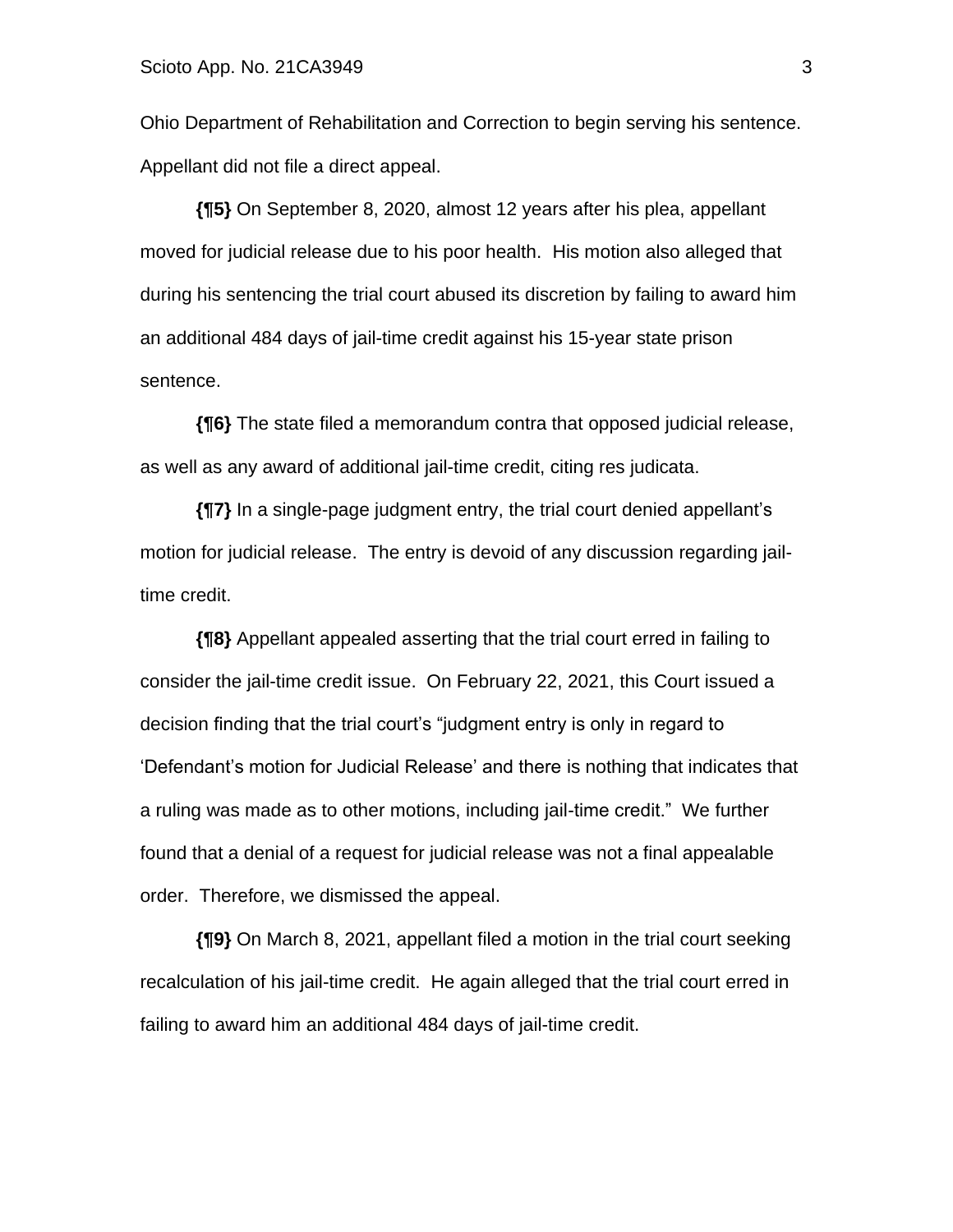**{¶10}** The trial court granted appellant "an additional three (3) days of jail time served in the Scioto County Jail while awaiting transport" for a total of 90 days of credit. It is this judgment that appellant appeals.

# ASSIGNMENT OF ERROR

# THE TRIAL COURT FAILED TO CONSIDER RECALCULATION OF JAIL TIME CREDIT IN ITS JUDGMENT ON THE MERITS OF THE CASE

**{¶11}** Citing R.C. 2929.19(B)(2)(g)(iii), appellant claims that courts have continuing jurisdiction to correct an error regarding jail-time credit and that an offender, any time after sentencing, may file a motion seeking correction of any such error. Relying on the same argument that he made in his previously-filed motion for judicial release, appellant maintains the trial court abused its discretion in failing to award him an additional 484 days of jail-time credit. He asserts that "[s]ince taken into custody on or around July 6, 2006, he has been in jail, state prison or federal prison. For the past 14 years he has not seen freedom. However, in a February 11, 2008 [sentencing] hearing, he was not given credit for roughly 571 days that he had served to that point." He further alleges he started receiving one day a month credit for working in the Ohio Penal Industries, and additional days for taking classes at Ashland University.

**{¶12}** In response, the state maintains that at the time appellant pleaded guilty to the state charges in 2008, he was still serving a sentence in federal prison on unrelated charges. The state argues that a defendant is not entitled to jail-time credit for time spent in custody in an unrelated case, citing *State v. Copas*, 2015-Ohio-5362, 49 N.E.3d 755 (4th Dist.). The state maintains that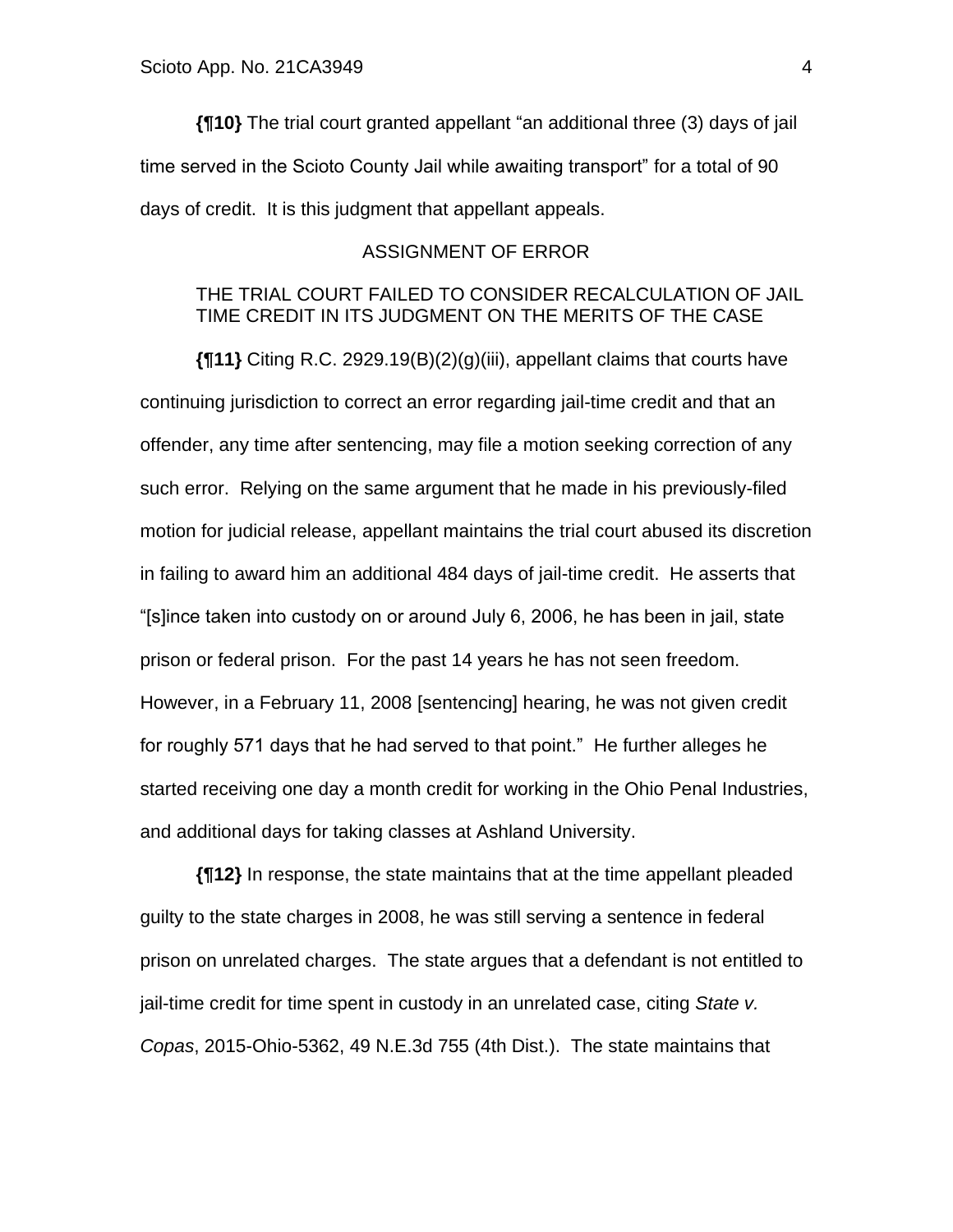appellant "is not eligible for credit for any other time served overlapping with the federal sentence."

#### A. Law

#### 1. Standard of Review

**{¶13}** If an alleged error regarding jail-time credit is "raised on direct appeal, a reviewing court must check the trial court's calculation of jail-time credit to see if the calculation is supported by competent, credible evidence. If the calculation of jail-time credit is not supported by competent, credible evidence, plain error will be found." *State v. Price*, 4th Dist. Athens Nos. 19CA14, 19CA16, 19CA18, 2020-Ohio-6702, ¶ 22. But, "if a jail-time credit argument is not raised on direct appeal, it can still be raised later by way of a motion to correct jailtime credit," which we review "for an abuse of discretion." *Id*. "An 'abuse of discretion' means that the court acted in an ' "unreasonable, arbitrary, or unconscionable" ' manner or employed ' "a view or action that no conscientious judge could honestly have taken." ' " *Jones v. Jones*, 4th Dist. Highland No. 20CA3, 2021-Ohio-1498, ¶ 15, quoting *State v. Kirkland*, 140 Ohio St.3d 73, 2014-Ohio-1966, 15 N.E.3d 818, ¶ 67, quoting *State v. Brady*, 119 Ohio St.3d 375, 2008-Ohio-4493, 894 N.E.2d 671, ¶ 23.

**{¶14}** Appellant did not file a direct appeal of his conviction. Rather, he filed a post-conviction motion seeking correction of his jail-time credit. Therefore, we review the trial court's decision for an abuse of discretion.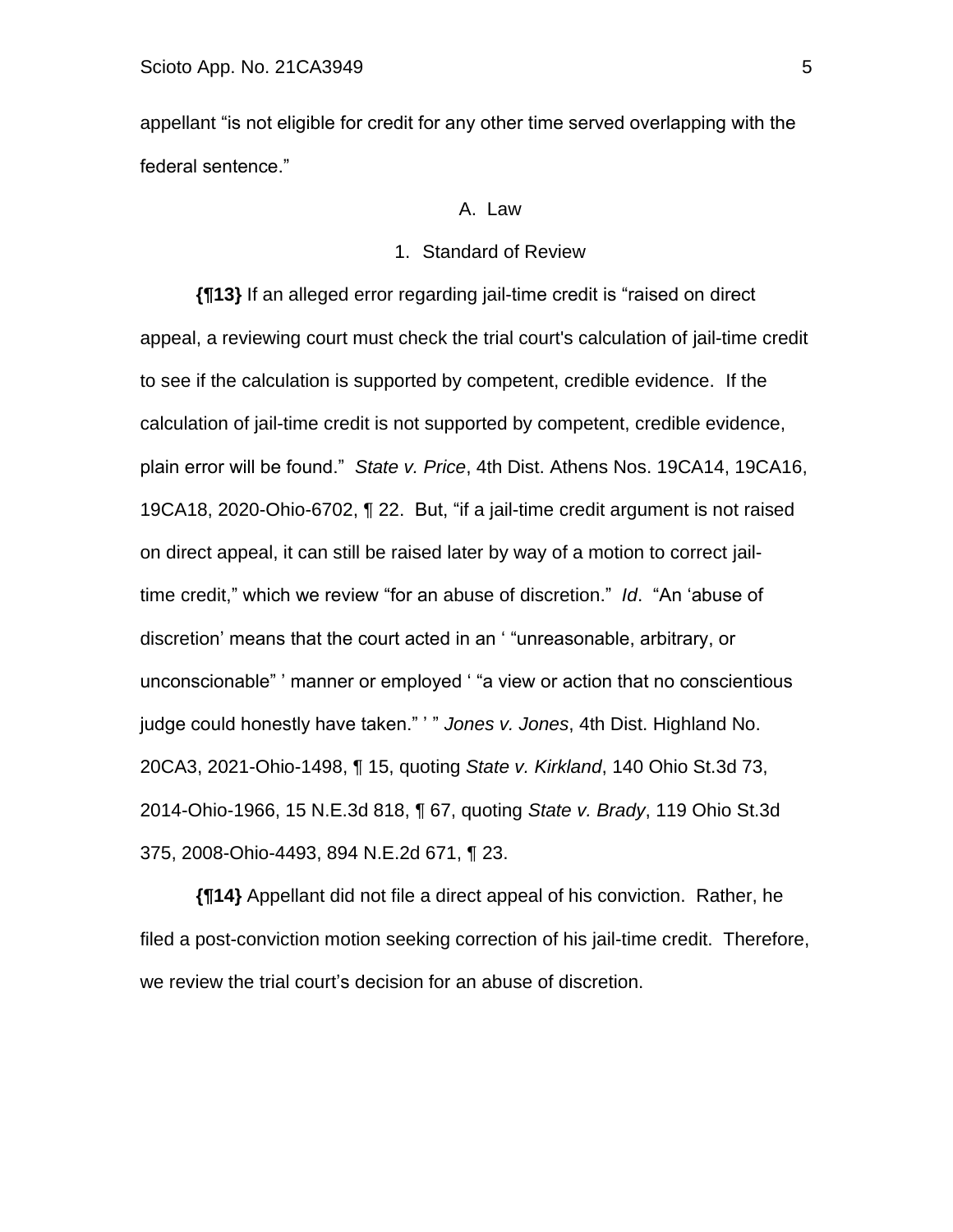#### 2. Continuing Jurisdiction and Res Judicata

**{¶15}** It is well settled, that trial courts have continuing jurisdiction to correct errors regarding jail-time credit. *State v. Butcher*, 4th Dist. Athens Nos. 15CA33 and 15CA34, 2017-Ohio-1544, ¶ 108; R.C. 2929.19(B)(2)(g)(iii). However, it is also well settled that under res judicata " '[a] valid, final judgment rendered *upon the merits* bars all subsequent actions based upon any claim arising out of the transaction or occurrence that was the subject matter of the previous action.' " (Emphasis added.) *State ex rel. O'Malley v. Russo*, 156 Ohio St. 3d 548, 2019-Ohio-1698,130 N.E.3d 256, ¶ 27 quoting *Grava v. Parkman Twp.*, 73 Ohio St.3d 379, 653 N.E.2d 226 (1995), syllabus.

**{¶16}** Appellant did raise the alleged jail-time-credit error in his previouslyfiled motion for judicial release. However, the trial court never addressed the issue of jail-time credit whatsoever in its entry denying his motion for judicial release. Consequently, we declined to address jail-time credit in appellant's appeal, and we further found that the denial of a motion for a judicial release was not a final order, ultimately dismissing his appeal. Therefore, even though appellant has raised the issue of jail-time credit before, it was never decided "upon the merits." As a result, res judicata did not bar the trial court's consideration of his motion that sought additional jail-time credit, or our consideration of his appeal.

#### 3. Jail-Time Credit

**{¶17}** "The practice of awarding jail-time credit, although now covered by state statute, has its roots in the Equal Protection Clauses of the Ohio and United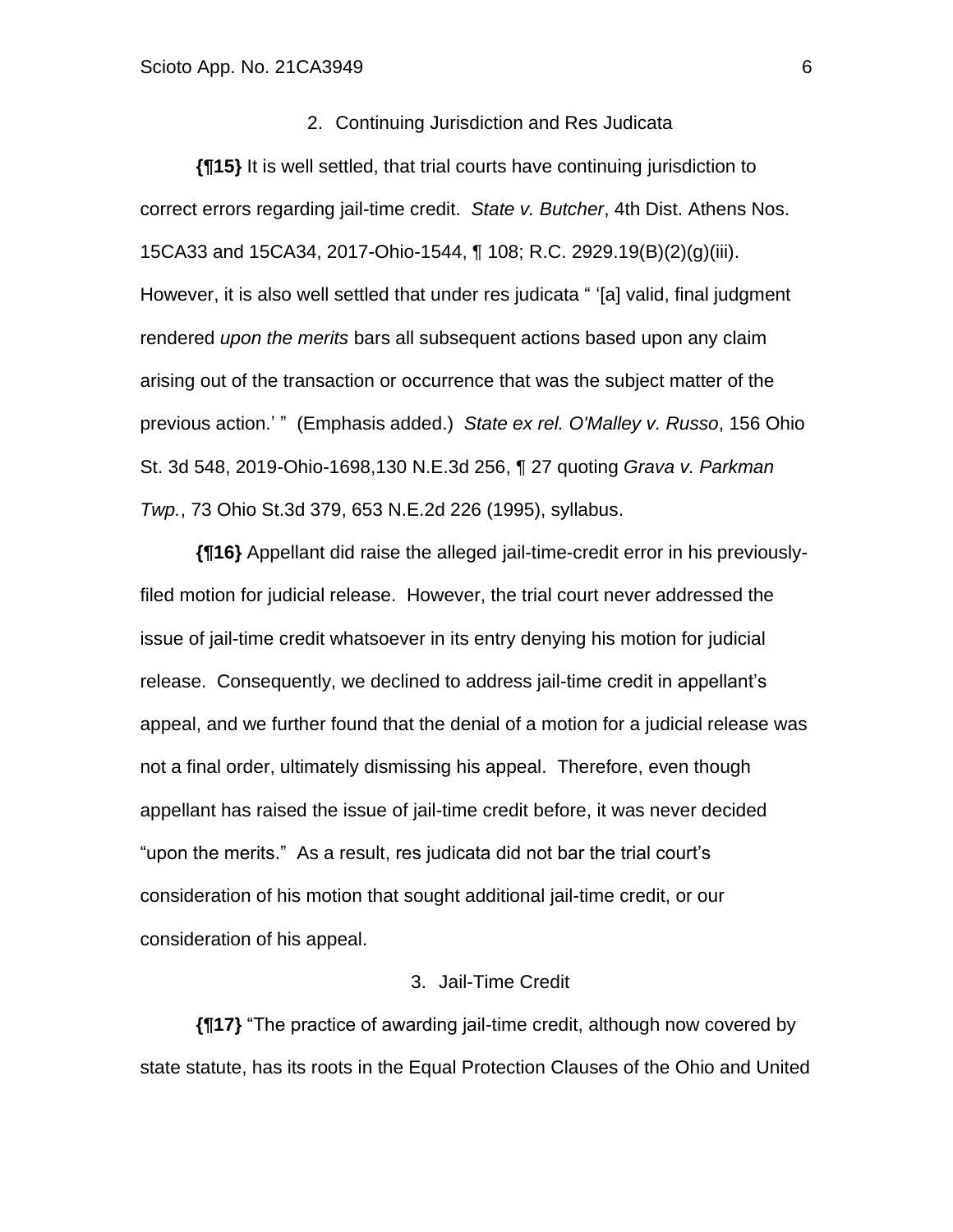States Constitutions." *State v. Fugate,* 117 Ohio St.3d 261, 2008-Ohio-856, 883 N.E.2d 440, ¶ 7. *Fugate* found that "the Equal Protection Clause does not tolerate disparate treatment of defendants based solely on their economic status, the United States Supreme Court has repeatedly struck down rules and practices that discriminate against defendants based solely on their inability to pay fines and fees." *Id*., citing *Griffin v. Illinois*, 351 U.S. 12, 76 S.Ct. 585, 100 L.Ed. 891 (1956); *Williams v. Illinois*, 399 U.S. 235, 90 S.Ct. 2018, 26 L.Ed.2d 586 (1970); *Tate v. Short*, 401 U.S. 395, 91 S.Ct. 668, 28 L.Ed.2d 130 (1971). Therefore, "courts have held that defendants who are unable to afford bail must be credited for the time they are confined while awaiting trial." *Id*. The right to receive jail-time credit has been codified in R.C. 2967.191.

#### B. Analysis

**{¶18}** R.C. 2967.191(A) states: "The department of rehabilitation and correction shall reduce the prison term of a prisoner \* \* \* by the total number of days that the prisoner was confined for any reason *arising out of the offense for which the prisoner was convicted and sentenced* [.]" (Emphasis added.) Consequently, "R.C. 2967.191 does not entitle a defendant to jail credit for incarceration on *unrelated* offenses." (Emphasis added.) *Copas*, 2015-Ohio-5362, 49 N.E.3d 755, ¶ 20 (4th Dist.), citing *State v. Primack,* 4th Dist. Washington No. 13CA23, 2014-Ohio-1771, ¶ 1, 11; *see also State v. Lowe,* 8th Dist. Cuyahoga No. 99176, 2013-Ohio-3913, ¶ 29; *State v. Bainter,* 6th Dist. Ottawa No. OT–08–002, 2009-Ohio-510, ¶ 9-10.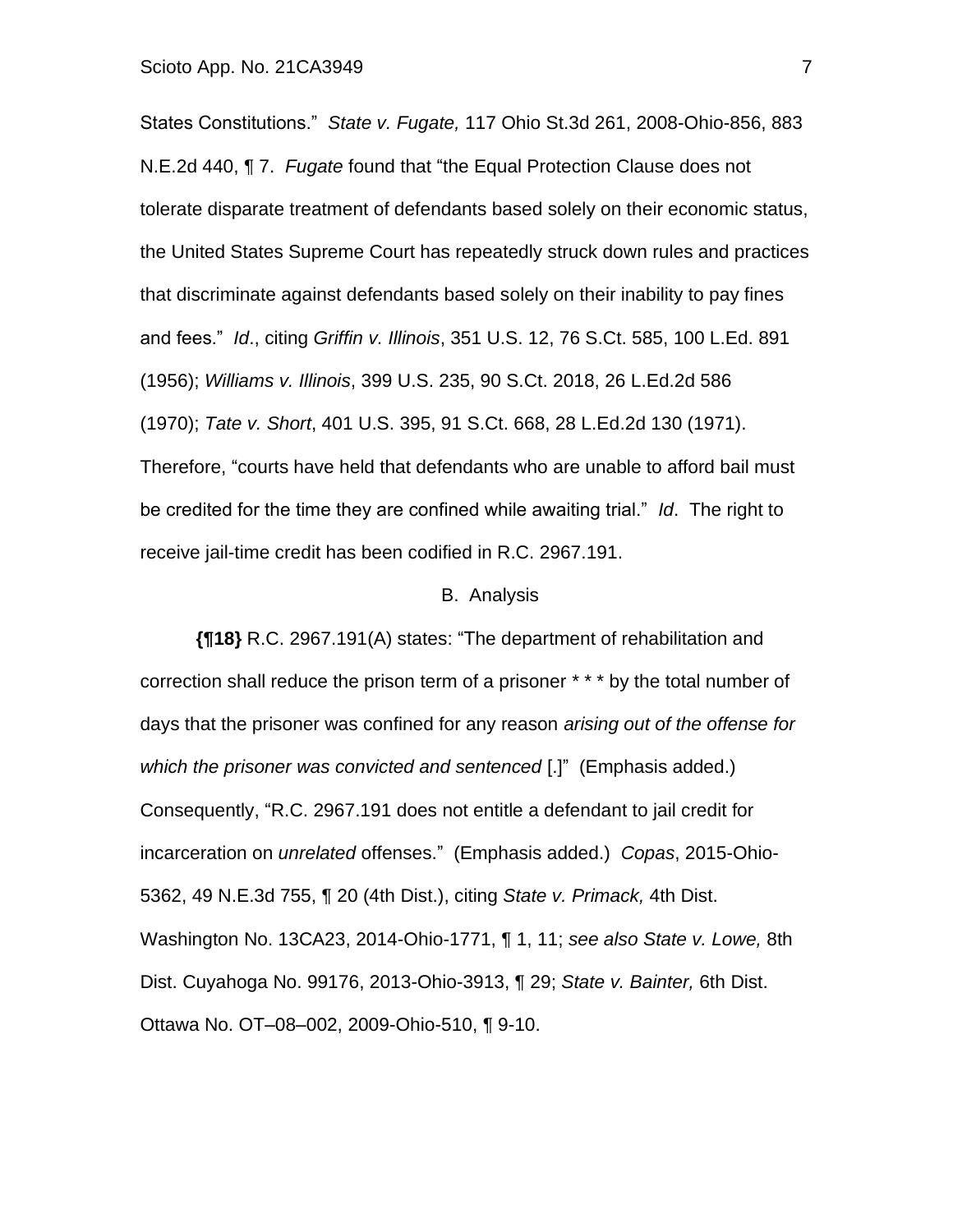**{¶19}** In reviewing the record, appellant's only confinement that arose out of his underlying state convictions was his detention in the Scioto County Jail from November 13, 2007 until after he pleaded guilty to the underlying state charges and he was then remanded to prison on February 11, 2008. That period of time was 90 days, which is precisely the number of days of jail-time credit that the trial court awarded appellant herein. Ninety days is consistent with what R.C. 2967.191(A) requires.

**{¶20}** Appellant does not specify the source of the additional 484 days of credit that he is seeking, but we presume it is from his federal prison sentence that he was serving at the time he was charged in the underlying state case. As stated in *Copas*, "R.C. 2967.191 does not entitle a defendant to jail credit for incarceration on unrelated offenses." *Id.* There is nothing in the record indicating that appellant's incarceration in federal prison was related in any way with his state conviction herein for trafficking in drugs and possession of criminal tools in Scioto County. Therefore, based on the plain language of R.C. 2967.191(A), appellant's incarceration in federal prison affords him no jail-time credit toward his 15-year state prison sentence herein.

**{¶21}** Appellant also claims that he is entitled to some additional days of jail-time credit (although it is unclear how many) by working for the Ohio Penal Industries, and taking classes at Ashland University.

**{¶22}** "While it is the [department of rehabilitation and correction's] duty to credit a prisoner for his pretrial confinement, it is the trial court that calculates the number of days the offender served prior to being sentenced*.*" *State v. Whitaker*,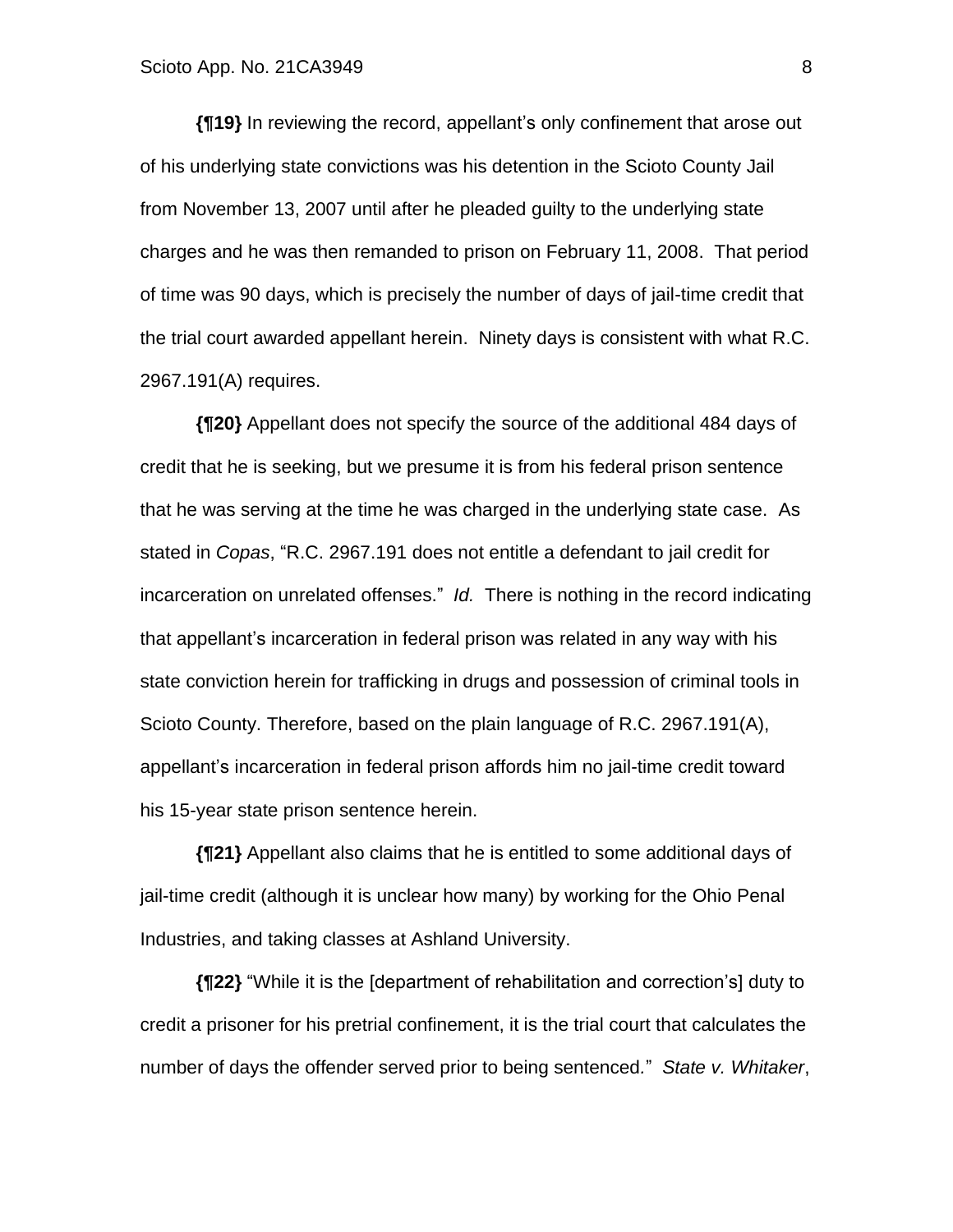4th Dist. Ross No. 02CA2691, 2003-Ohio-3231, ¶ 4. Moreover, the inmate, "not the state, has the threshold burden to provide an *evidentiary* basis for the sentencing court to determine whether it retained jurisdiction under R.C.  $2929.19(B)(2)(g)(iii)[.]$  and "conclusory allegations" are not enough. (Emphasis sic.) *State v. Gibson*, 2019-Ohio-383, 120 N.E.3d 870, 873, ¶ 15 (10th Dist.).

**{¶23}** Appellant cites no legal authority that supports awarding an inmate jail-time credit under R.C. 2967.191(A) for time spent engaged in employment or attending college while incarcerated. Moreover, even if the law permits such credit, appellant has provided no evidentiary to support that he worked Ohio Penal Industries, or took classes at Ashland University while in prison. Therefore, we find that the trial court did not abuse its discretion in failing to award appellant jail-time credit working for the Ohio Penal Industries, or for taking classes at Ashland University.

#### **CONCLUSION**

**{¶24}** Pursuant to the aforementioned analysis, we find that the trial court did not abuse its discretion in failing to grant appellant an additional 484 days of jail-time credit, or any additional time allegedly earned working at the Ohio Penal Industries or taking classes at Ashland College. Accordingly, we overrule appellant's sole assignment of error, and affirm the trial court's judgment entry that granted him 3 additional days of jail-time credit, for a total of 90 days credit.

#### **JUDGMENT AFFIRMED.**